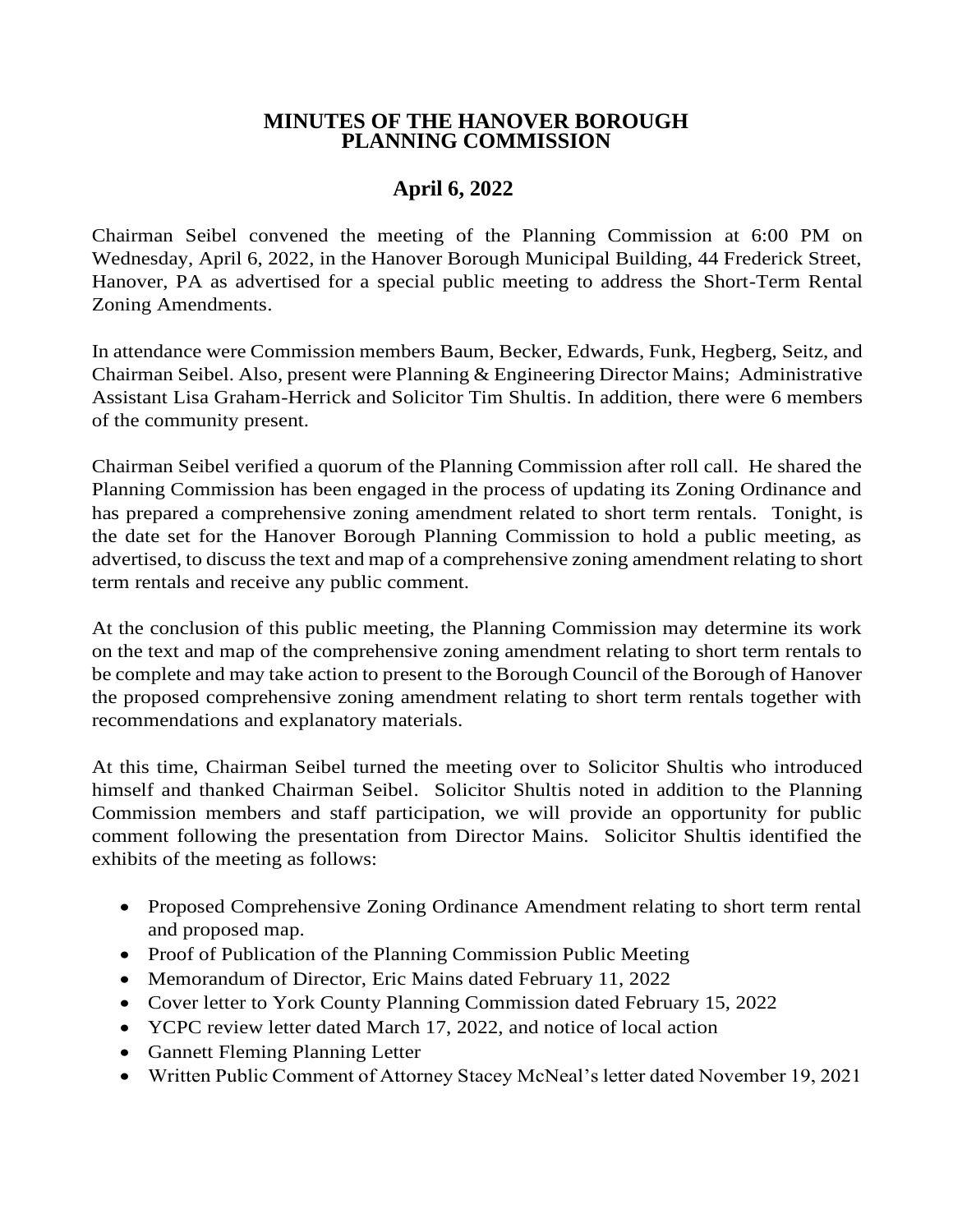At this time, Solicitor Shultis turned the meeting back over to Chairman Seibel who introduced Director Mains, who shared a presentation of the zoning amendments for short term rental. At the conclusion of the presentation from Director Mains, Chairman Seibel asked each individual Planning Commission member if they had any comments or concerns, hearing none, he opened the floor for public comment.

Stacey McNeal, Attorney for Lora Cecere Hypes addressed the Planning Commission expressing concerns regarding the overlay, owner occupancy and contact as well as the concern that hotel/motels are not required in the ordinance to occupancy limitations.

Merle Fetter addressed the Planning Commission requesting clarification of semi-detached twin and duplex. Director Mains noted that he will provide this information to Ms. Fetter.

Peg Sennett, 167 Primrose Lane, addressed the Planning Commission regarding Wilson Avenue being zoned as short-term rental and asked for clarification. She also expressed concern regarding the maximum capacity of multi-tenant/short-term rental units.

It was noted by the Planning Commission that any pre-existing business identified as shortterm rentals would be preserved in zoning amendment and most likely required to obtain licensing through the Borough of Hanover with the zoning amendment.

Chairman Seibel asked if there were any additional public comments. Hearing none, he noted that York County Planning Commission provided written comment in favor of the proposed zoning amendments for short-term rental.

Chairman Seibel called for a motion to determine the work of the Planning Commission on the text and map of the comprehensive zoning ordinance amendment relating to short-term rentals is complete. Mr. Becker moved, seconded by Mr. Hegberg to accept the motion as presented by Chairman Seibel. Motion carried.

Chairman Seibel called for a motion to determine that the text and map of comprehensive zoning ordinance amendment relating to short-term rentals is consistent with the Borough's Comprehensive Plan. Mr. Becker moved, seconded by Mr. Edwards to accept the motion as presented by Chairman Seibel. Motion carried.

Chairman Seibel called for a motion to present the text and map of the comprehensive zoning ordinance amendment relating to short-term rentals and the exhibits identified in this public meeting to Borough Council with a recommendation to adopt the text and map of the comprehensive ordinance amendment relating to short-term rentals. Mr. Seitz moved, seconded by Mr. Funk to accept the motion as presented by Chairman Seibel. Motion carried.